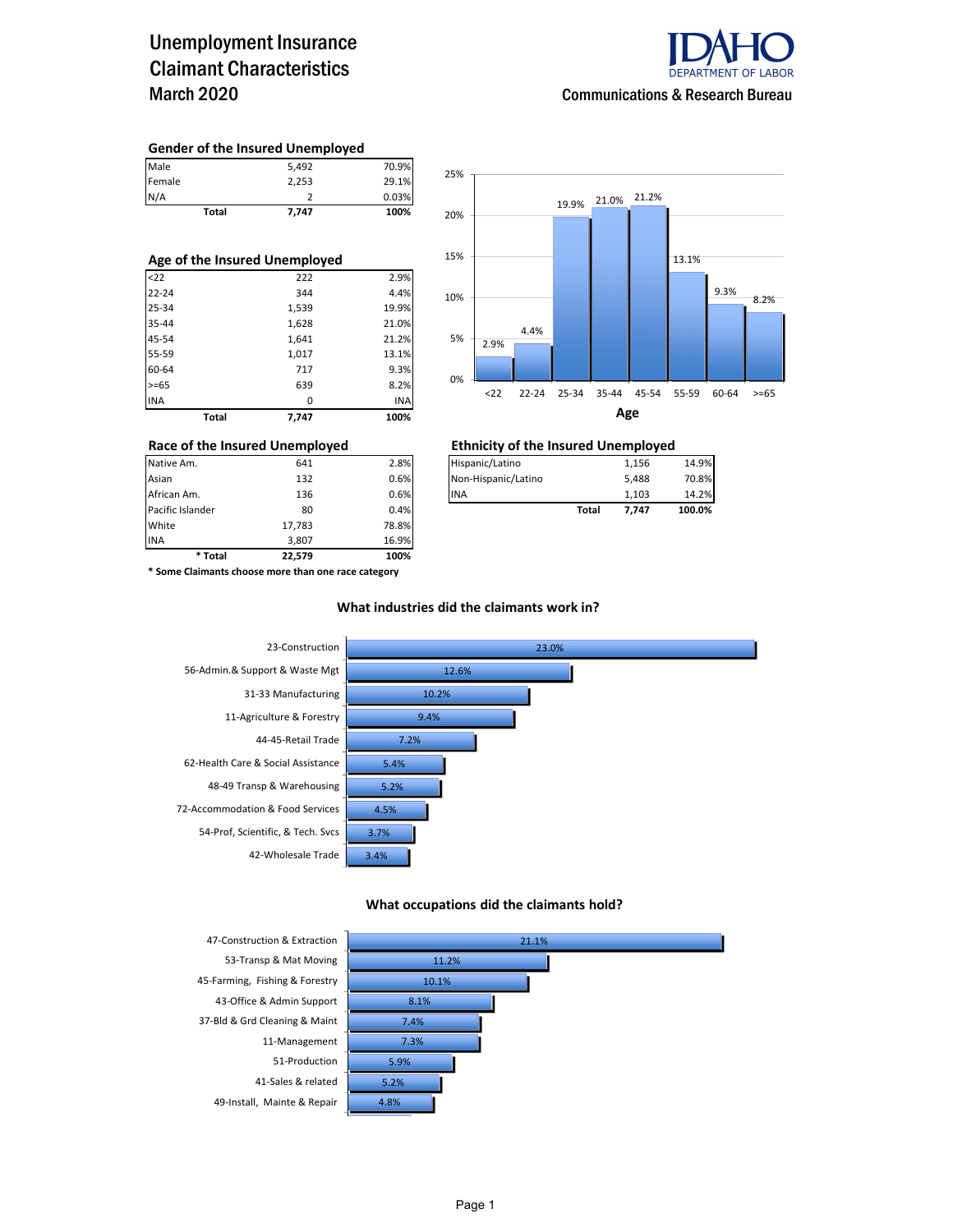## Unemployment Insurance Claimant Characteristics March 2020 Communications & Research Bureau



|                                                              | <b>March</b>   |       | <b>February</b> |       | <b>Monthly</b>    | <b>March</b> | Yearly |                   |
|--------------------------------------------------------------|----------------|-------|-----------------|-------|-------------------|--------------|--------|-------------------|
| <b>Demographics</b>                                          | 2020           |       | 2019            |       | <b>Difference</b> | 2019         |        | <b>Difference</b> |
|                                                              |                |       |                 |       |                   |              |        |                   |
| Gender:                                                      |                |       |                 |       |                   |              |        |                   |
| Male                                                         | 5,492          | 70.9% | 7,626           | 74.5% | $-2,134$          | 6,108        | 72.1%  | $-616$            |
| Female                                                       | 2,253          | 29.1% | 2,613           | 25.5% | $-360$            | 2,358        | 27.9%  | $-105$            |
| <b>INA</b>                                                   | $\overline{2}$ | 0.0%  | $\overline{2}$  | 0.0%  | $\mathsf 0$       | $\mathbf 0$  | 0.0%   | $\mathbf{2}$      |
| Total                                                        | 7,747          |       | 10,241          |       | $-2,494$          | 8,466        |        | $-719$            |
| Race: NOTE: Claimants may choose more than one Race category |                |       |                 |       |                   |              |        |                   |
| Native American                                              | 641            | N/A   | 900             | N/A   | $-259$            | 665          | N/A    | $-24$             |
| Asian                                                        | 132            | N/A   | 130             | N/A   | $\overline{2}$    | 167          | N/A    | $-35$             |
| African American                                             | 136            | N/A   | 151             | N/A   | $-15$             | 128          | N/A    | 8                 |
| Pacific Islander                                             | 80             | N/A   | 116             | N/A   | $-36$             | 115          | N/A    | $-35$             |
| White                                                        | 17,783         | N/A   | 10,117          | N/A   | 7,666             | 4,779        | N/A    | 13004             |
| <b>INA</b>                                                   | 3,807          | N/A   | 6,211           | N/A   | $-2,404$          | 3,615        | N/A    | 192               |
|                                                              |                |       |                 |       |                   |              |        |                   |
| <b>Ethnicity:</b>                                            |                |       |                 |       |                   |              |        |                   |
| Hispanic/Latino                                              | 1,156          | 14.9% | 1,855           | 18.1% | $-699$            | 1,127        | 13.3%  | 29                |
| Non-Hispanic/Latino                                          | 5,488          | 70.8% | 6,989           | 68.2% | $-1,501$          | 6,010        | 71.0%  | $-522$            |
| <b>INA</b>                                                   | 1,103          | 14.2% | 1,397           | 13.6% | $-294$            | 1,329        | 15.7%  | $-226$            |
|                                                              |                |       |                 |       |                   |              |        |                   |
| Age:                                                         |                |       |                 |       |                   |              |        |                   |
| 22                                                           | 222            | 2.9%  | 361             | 3.5%  | $-139$            | 241          | 2.8%   | $-19$             |
| $22 - 24$                                                    | 344            | 4.4%  | 525             | 5.1%  | $-181$            | 370          | 4.4%   | $-26$             |
| 25-34                                                        | 1,539          | 19.9% | 2,182           | 21.3% | $-643$            | 1,661        | 19.6%  | $-122$            |
| 35-44                                                        | 1,628          | 21.0% | 2,124           | 20.7% | $-496$            | 1,768        | 20.9%  | $-140$            |
| 45-54                                                        | 1,641          | 21.2% | 2,089           | 20.4% | $-448$            | 1,793        | 21.2%  | $-152$            |
| 55-59                                                        | 1,017          | 13.1% | 1,245           | 12.2% | $-228$            | 1,081        | 12.8%  | $-64$             |
| 60-64                                                        | 717            | 9.3%  | 921             | 9.0%  | $-204$            | 846          | 10.0%  | $-129$            |
| $>= 65$                                                      | 639            | 8.2%  | 792             | 7.7%  | $-153$            | 703          | 8.3%   | $-64$             |
| Total                                                        | 7,747          |       | 10,239          |       | $-2,492$          | 8,463        |        | $-716$            |